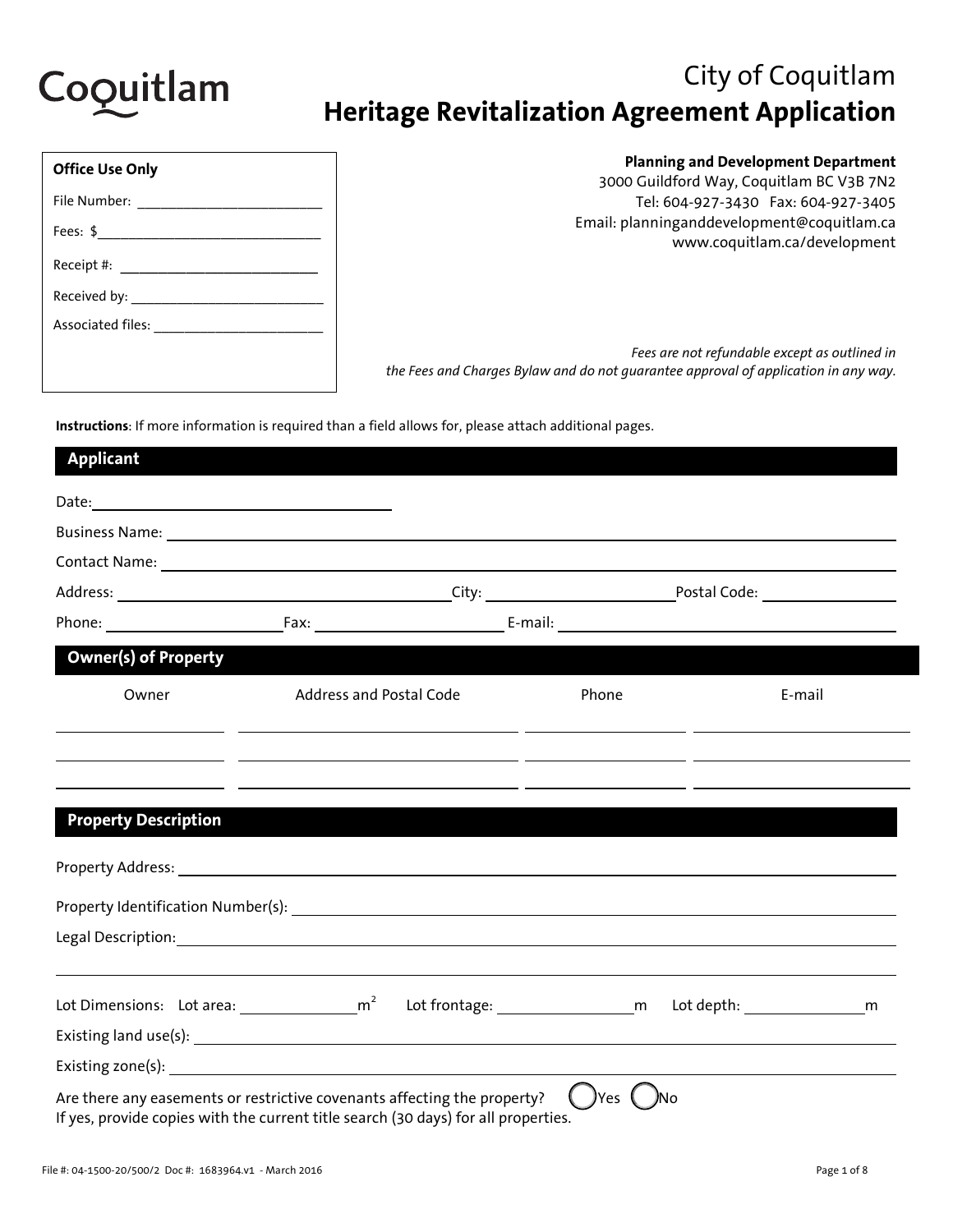### **Proposal**

**Proposed Project:** Describe the proposed heritage project including uses, type of buildings proposed, number of dwellings, and how it addresses the City's heritage policies.

**Estimated cost of construction:** \$ **Heritage:** Describe the heritage significance of the building(s) proposed for conservation.

**Design Rationale:** Describe why the new, proposed building(s) have been designed as submitted. Provide a design description, including massing, amenities, building materials, and the relationship of the proposed buildings to the existing heritage structure. Describe the relationship of the proposed project to adjacent properties and buildings.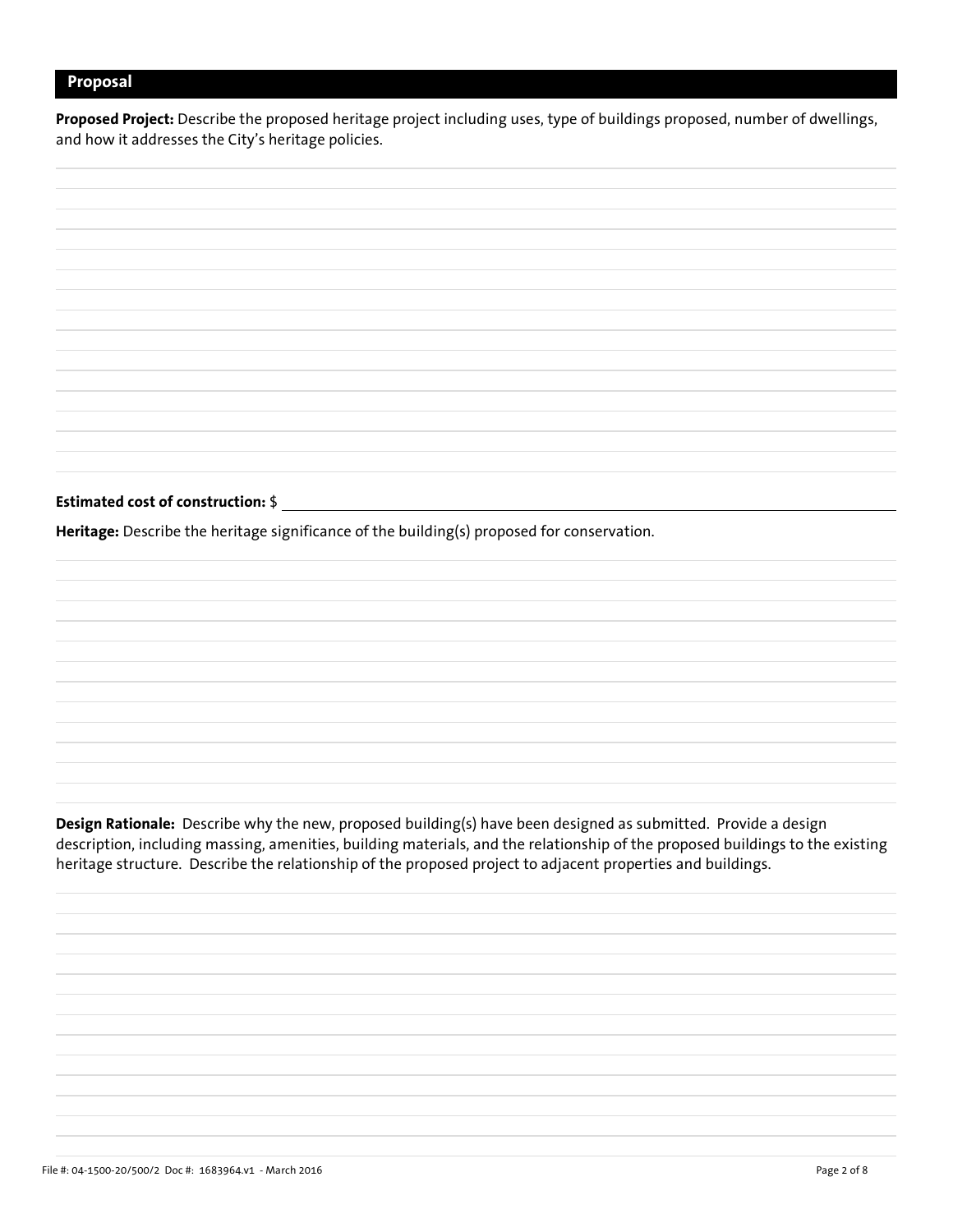**Transportation:** Describe the type and number of trips per day that will be generated by the proposed project.

**Terrain:** Describe the site's topography (e.g., slopes, landforms).

**Landscaping:** Describe plant materials to be planted (e.g., native pants, non-invasive, non- bear attractant).

**Watercourse Areas:** Describe any drainage courses or eroded areas on or near the site.

**Flood:** Describe any areas subject to flooding.

### **Applicant Acknowledgement**

The personal information collected on this form is collected in accordance with the *Freedom of Information and Protection of Privacy Act.* The City has authority to collect your information for the purposes of administering the Planning and Land Use Management process in accordance with Part 15 of the *Local Government Act*. Applicants are advised that all Planning and Land Use Management processes are public and any materials submitted become part of the public record. All information submitted may be used for reports to Council, available to the public upon request and distributed on the City's website. Should you have any questions or concerns about the collection and/or release of your personal information please call the Supervisor of Development Services at 604.927.3430.

By signing this application form, the applicant/owner attests that the information provided on this and supplemental application forms for land use permits from the City of Coquitlam is true and correct to the best of their knowledge. Any material falsehood or any omission of a material fact made by the applicant/owner with respect to this application may result in an issued permit becoming null and void.

I, the applicant/owner, certify that this application is being made with the full knowledge and consent of all owners of the property in question.

| Applicant Or Authorized Representative Name (Print)                                                | Signature         | Date                                                       |
|----------------------------------------------------------------------------------------------------|-------------------|------------------------------------------------------------|
| <b>Authorization of Applicant</b>                                                                  |                   |                                                            |
| I hereby designate                                                                                 |                   | to act as my agent in matters related to this application. |
| Owners Name (Printed):                                                                             | Owners Signature: |                                                            |
| Note: A letter of applicant authorization with the signatures of all owners will also be accepted. |                   |                                                            |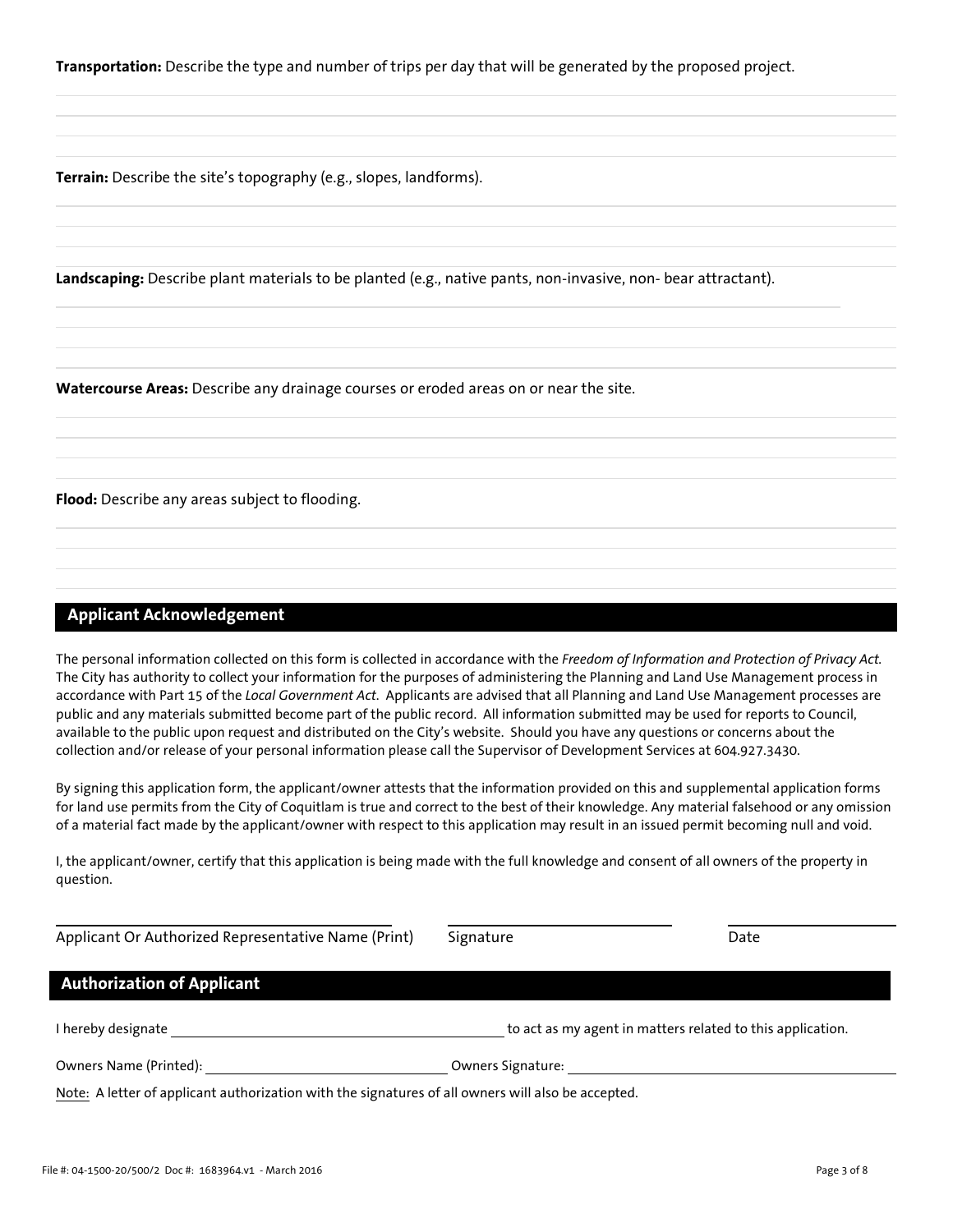

# City of Coquitlam **Heritage Revitalization Agreement Checklist**

This checklist must be followed and submitted with your application form. If the application is incomplete it will affect the processing time of the pending application. Please complete the application by initialling under "Copies Attached" to verify completion of each submittal requirement. City staff will review the checklist and application package. Only complete applications will be accepted and assigned to a file manager for review.

Project Address:

|                                | <b>Copies</b>           |                                                                                                                                                                                                                                                              |                                            | <b>Copies</b>   | <b>Accepted</b> |
|--------------------------------|-------------------------|--------------------------------------------------------------------------------------------------------------------------------------------------------------------------------------------------------------------------------------------------------------|--------------------------------------------|-----------------|-----------------|
| Document                       | <b>Required Details</b> |                                                                                                                                                                                                                                                              | <b>Notes</b>                               | <b>Attached</b> | (Staff)         |
| Application<br>Form            | 11                      | A Heritage Revitalization Agreement application form<br>must be completed and signed at time of submission.<br>Where the owner is a company, the signature required<br>is from a representative with signing authority.                                      |                                            |                 |                 |
| Application Fee                |                         | An application fee, based upon the current effective<br>Fee Schedule.                                                                                                                                                                                        |                                            |                 |                 |
| <b>Current Title</b><br>Search |                         | Current title search from the Land Title Office for each The title search must have been<br>parcel affected in the application.<br>Copies of any rights-of-way, restrictive covenants,<br>easements, etc. that are registered on the title.                  | completed within 30 days of<br>submission. |                 |                 |
| Statement of<br>Significance   |                         | A detailed evaluation of the heritage significance of<br>$\bullet$<br>the building or property including reviews of historic<br>records, photographs and archival research prepared<br>by a member of the Canadian Association of Heritage<br>Professionals. |                                            |                 |                 |
| Conservation<br>Plan           | 11                      | A detailed report outlining the conservation objective,<br>$\bullet$<br>current building condition assessment, recommended<br>conservation procedures, further changes and<br>maintenance plan.                                                              |                                            |                 |                 |

### **Forms, Fees and Technical Reports**

### **Drawing Sets to be Bound and Rolled (NO pencil drawings)**

| Document                                         | <b>Copies</b><br>(Size)<br><b>Required</b> | <b>Details</b>                                                                                                                                                                                                                                                                                                                                                                                                                           | <b>Notes</b>                                                                                           | <b>Copies</b><br><b>Attached</b> | Accepted<br>(Staff) |
|--------------------------------------------------|--------------------------------------------|------------------------------------------------------------------------------------------------------------------------------------------------------------------------------------------------------------------------------------------------------------------------------------------------------------------------------------------------------------------------------------------------------------------------------------------|--------------------------------------------------------------------------------------------------------|----------------------------------|---------------------|
| Project<br>Statistics Cover (A-1 size -<br>Sheet | $24'' \times 36'$                          | • Total lot area.<br>• Lot coverage - permitted and proposed.<br>• Gross floor area- permitted and proposed.<br>• Building height(s) - permitted and proposed.<br>• Front, side and rear yard setbacks from property line -<br>permitted and proposed.<br>• Parking and Loading - required and proposed.<br>Number of dwelling units and types.                                                                                          | If development is phased, each<br>phase should meet Zoning<br>Bylaw requirements on its own<br>merits. |                                  |                     |
| <b>Floor Plans</b>                               | (A-1 size -<br>$24'' \times 36'$           | Dimensioned at a scale not less than 1:100.<br>• All storeys including all levels of underground parking<br>and rooftop with all outside dimensions of each floor.<br>All uses and dimensions for each floor.<br>All door, window and skylight locations.<br>$\bullet$<br>Location of vents, bay or box windows, air<br>conditioning units and additions.<br>Clear indication of proposed work for additions to an<br>existing building. |                                                                                                        |                                  |                     |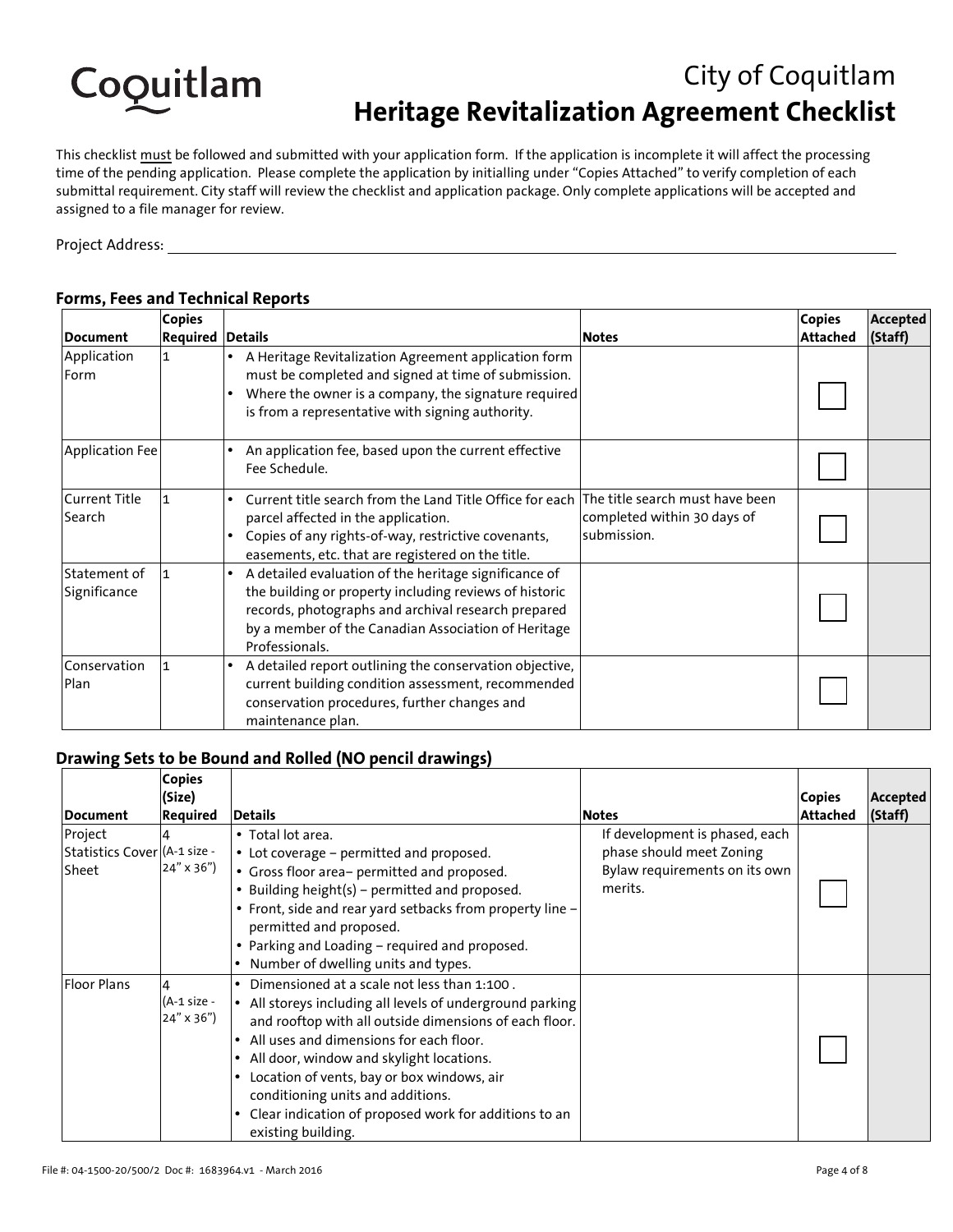| <b>Document</b>                           | <b>Copies</b><br>(Size)<br><b>Required</b> | <b>Details</b>                                                                                                                                                                                                                                                                                                                                                                                                                                                                                                                                                                                                                                                                                                                                                                                                                                                                                                   | <b>Notes</b>                                                                                                                                                                                                                                                                                                                                                                                                                                                                                                                           | <b>Copies</b><br><b>Attached</b> | Accepted<br>(Staff) |
|-------------------------------------------|--------------------------------------------|------------------------------------------------------------------------------------------------------------------------------------------------------------------------------------------------------------------------------------------------------------------------------------------------------------------------------------------------------------------------------------------------------------------------------------------------------------------------------------------------------------------------------------------------------------------------------------------------------------------------------------------------------------------------------------------------------------------------------------------------------------------------------------------------------------------------------------------------------------------------------------------------------------------|----------------------------------------------------------------------------------------------------------------------------------------------------------------------------------------------------------------------------------------------------------------------------------------------------------------------------------------------------------------------------------------------------------------------------------------------------------------------------------------------------------------------------------------|----------------------------------|---------------------|
| Sections                                  | (A-1 size<br>24" x 36")                    | • Longitudinal and cross sections including details of<br>vaulted areas and adjacent attic spaces, and envelope<br>of height protrusions.                                                                                                                                                                                                                                                                                                                                                                                                                                                                                                                                                                                                                                                                                                                                                                        |                                                                                                                                                                                                                                                                                                                                                                                                                                                                                                                                        |                                  |                     |
| Coloured<br><b>Building</b><br>Elevations | (A-1 size -<br>$24'' \times 36'$           | • Four coloured elevations, front, rear and sides<br>(indicating direction), for all proposed buildings with<br>proposed materials, colours and colour number<br>clearly labelled and materials legend provided.<br>• Finished and natural grade elevations around the<br>perimeter of the structure.<br>• Elevation on each floor level, and peak of pitched roof<br>or parapet wall of flat roof.<br>• Dimensions of projections above grade.<br>• Finish details and materials of exterior including<br>colours and manufacturing name.<br>• Notes indicating treatment of exposed concrete<br>surfaces.<br>• Door and window details and sizes.<br>• Fencing and accessory building details<br>• Layout of heating, ventilation, air conditioning,<br>mechanical structures or equipment, including roof<br>top mechanical equipment and screening.<br>• Building signage clearly indicated with dimensions. | "Typical" elevations are not<br>$\bullet$<br>accepted.<br>Paint samples may be<br>$\bullet$<br>requested if colours on<br>elevations are not legible or<br>accurate.<br>Material and sample boards<br>and coloured elevation boards<br>will not be accepted.<br>The maximum projection of<br>an underground structure<br>above finished grade is 1.3<br>metres, except at driveways<br>and stairwell entrances.<br>For developments with<br>$\bullet$<br>multiple commercial spaces, a<br>comprehensive sign plan will<br>be required. |                                  |                     |

## **Drawings to be Separated and Folded (NO pencil drawings)**

| Document                                         | <b>Copies</b><br>(Size)<br><b>Required</b>                                      | <b>Details</b>                                                                                                                                                                                                                                                                                                                                                                                                                                                                                                                                                                                                                                                                                                                                                                                                                                                                                      | <b>Notes</b>                                                                                           | <b>Copies</b><br><b>Attached</b> | <b>Accepted</b><br>(Staff) |
|--------------------------------------------------|---------------------------------------------------------------------------------|-----------------------------------------------------------------------------------------------------------------------------------------------------------------------------------------------------------------------------------------------------------------------------------------------------------------------------------------------------------------------------------------------------------------------------------------------------------------------------------------------------------------------------------------------------------------------------------------------------------------------------------------------------------------------------------------------------------------------------------------------------------------------------------------------------------------------------------------------------------------------------------------------------|--------------------------------------------------------------------------------------------------------|----------------------------------|----------------------------|
| Project<br>Statistics Cover (A-1 size -<br>Sheet | 24" x 36")<br>Separated<br>and Folded<br>to 9" x 12"                            | • Total lot area.<br>• Lot coverage - permitted and proposed.<br>• Gross floor area- permitted and proposed.<br>• Building height(s) - permitted and proposed.<br>• Front, side and rear yard setbacks from property line -<br>permitted and proposed.<br>• Parking and Loading - required and proposed.<br>• Number of dwelling units and types.                                                                                                                                                                                                                                                                                                                                                                                                                                                                                                                                                   | If development is phased, each<br>phase should meet Zoning<br>Bylaw requirements on its own<br>merits. |                                  |                            |
| Current<br>Certified<br>Survey Plan              | 6<br>(A-1 size -<br>$24'' \times 36'$<br>Separated<br>and Folded<br>to 9" x 12" | • PID, Legal Description.<br>$\bullet$ Street address, street name(s) and location, location<br>and width of any lane(s).<br>• Lot line dimensions in metres.<br>• Total lot area(s) in metres squared (m <sup>2</sup> ).<br>$\bullet$ Location and dimensions of all existing buildings and<br>structures on the site.<br>• Front, rear and side yard setbacks from buildings to<br>lot lines.<br>• Lane dedications, registered easements,<br>encroachments and rights-of-way.<br>• Location of existing street crossings.<br>• Existing grades at each corner of the lot(s) and spot<br>elevations/contours at one metre intervals.<br>• If the property is located on or adjacent to a slope or<br>watercourse then all setback and building envelope<br>requirements should be shown in compliance with<br>Section 519 of the Zoning Bylaw for flood protection<br>and slope control measures. | All dimensions and<br>measurements must be in<br>metric units.                                         |                                  |                            |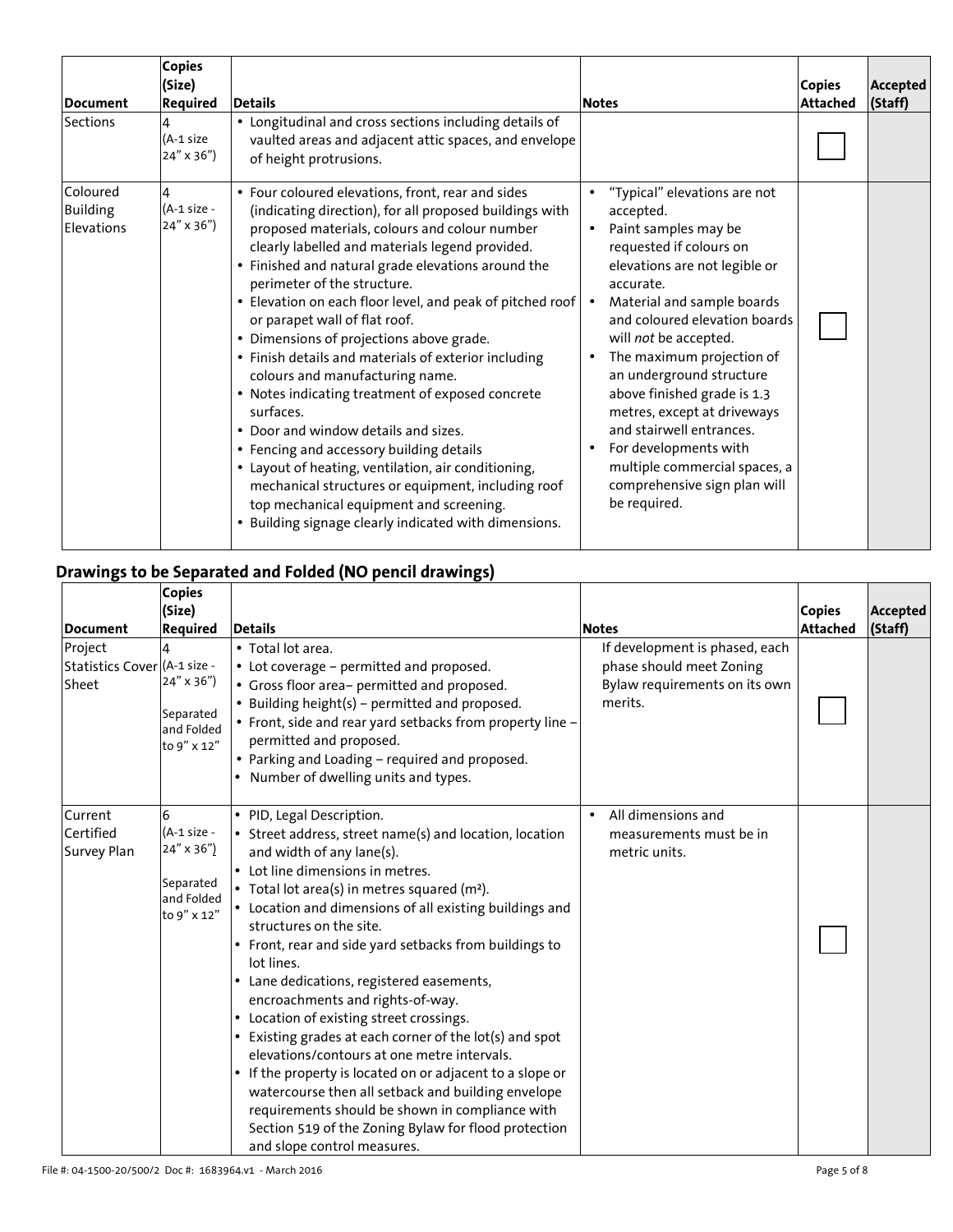|                                             | <b>Copies</b><br>(Size)                                                        |                                                                                                                                                                                                                                                                                                                                                                                                                                                                                                                                                                                                                                                                                                                                                                                                                                                                                                                                                                                                                                                                                                                                                  |                                                                             | <b>Copies</b>   | Accepted |
|---------------------------------------------|--------------------------------------------------------------------------------|--------------------------------------------------------------------------------------------------------------------------------------------------------------------------------------------------------------------------------------------------------------------------------------------------------------------------------------------------------------------------------------------------------------------------------------------------------------------------------------------------------------------------------------------------------------------------------------------------------------------------------------------------------------------------------------------------------------------------------------------------------------------------------------------------------------------------------------------------------------------------------------------------------------------------------------------------------------------------------------------------------------------------------------------------------------------------------------------------------------------------------------------------|-----------------------------------------------------------------------------|-----------------|----------|
| <b>Document</b>                             | <b>Required</b>                                                                | <b>Details</b>                                                                                                                                                                                                                                                                                                                                                                                                                                                                                                                                                                                                                                                                                                                                                                                                                                                                                                                                                                                                                                                                                                                                   | <b>Notes</b>                                                                | <b>Attached</b> | (Staff)  |
| Certified<br>Survey Plan<br>Cont.           |                                                                                | • All existing trees on the property that are 20cm or<br>greater measured 1.4m from the ground.<br>• All trees within 2m of the property on adjacent lots<br>and streets.                                                                                                                                                                                                                                                                                                                                                                                                                                                                                                                                                                                                                                                                                                                                                                                                                                                                                                                                                                        |                                                                             |                 |          |
| Site Plan                                   | 8<br>A-1 size -<br>24" x 36")<br>Separated<br>and Folded<br>to 9" x 12"        | • Dimensioned at a scale not less than 1:500.<br>• North arrow.<br>• Key plan (location of site relative to other major<br>streets in area).<br>• Street name(s) adjacent to and fronting the site.<br>• Civic address of site.<br>• Dimensions of site.<br>• Location and dimensions of all buildings and<br>structures.<br>• Floor areas of existing buildings.<br>• Building envelope setbacks from property lines<br>dimensioned for all buildings and accessory<br>structures, including projecting features such as bay<br>windows and stairs.<br>• Existing and finished grade levels.<br>• Size and location of all off-street parking and loading<br>with dimensions.<br>• Access to parking and loading from street and/or lane<br>with dimensions.<br>• Location of garbage and recycling facilities.<br>• Location of the natural boundary of any existing<br>watercourses or environmental features.<br>• Location of proposed open or amenity space(s) with<br>areas and percent of total site area.<br>• Location of fire hydrants and fire lanes (including<br>curbs and paving material).<br>• Location of utility connections. | All dimensions and<br>$\bullet$<br>measurements must be in<br>metric units. |                 |          |
| Servicing<br>Concept Plan                   | 5<br>A-1 size -<br>$24'' \times 36'$<br>Separated<br>and Folded<br>to 9" x 12" | Existing and proposed topographic and legal base<br>information including adjacent properties and road<br>dedications.<br>Proposed frontage improvements including<br>sidewalks, landscaping, street lighting, and<br>roadwork.<br>Development Permit area design guideline<br>streetscape requirements addressed.<br>Typical road cross sections.<br>All existing above and below grade infrastructure<br>including storm, sanitary, water, hydro, gas,<br>communications and bus stops.<br>Proposed and existing storm, sanitary and water<br>servicing connections, location and size.<br>Adjacent property transitions for works and services.<br>Prepared, signed and sealed by a civil engineer.                                                                                                                                                                                                                                                                                                                                                                                                                                           |                                                                             |                 |          |
| Phase 1<br>Stormwater<br>Management<br>Plan | $\overline{2}$                                                                 | Provide in compliance with the City's Stormwater<br>Policy and Design Manual that specified stormwater<br>quality and design criteria.                                                                                                                                                                                                                                                                                                                                                                                                                                                                                                                                                                                                                                                                                                                                                                                                                                                                                                                                                                                                           |                                                                             |                 |          |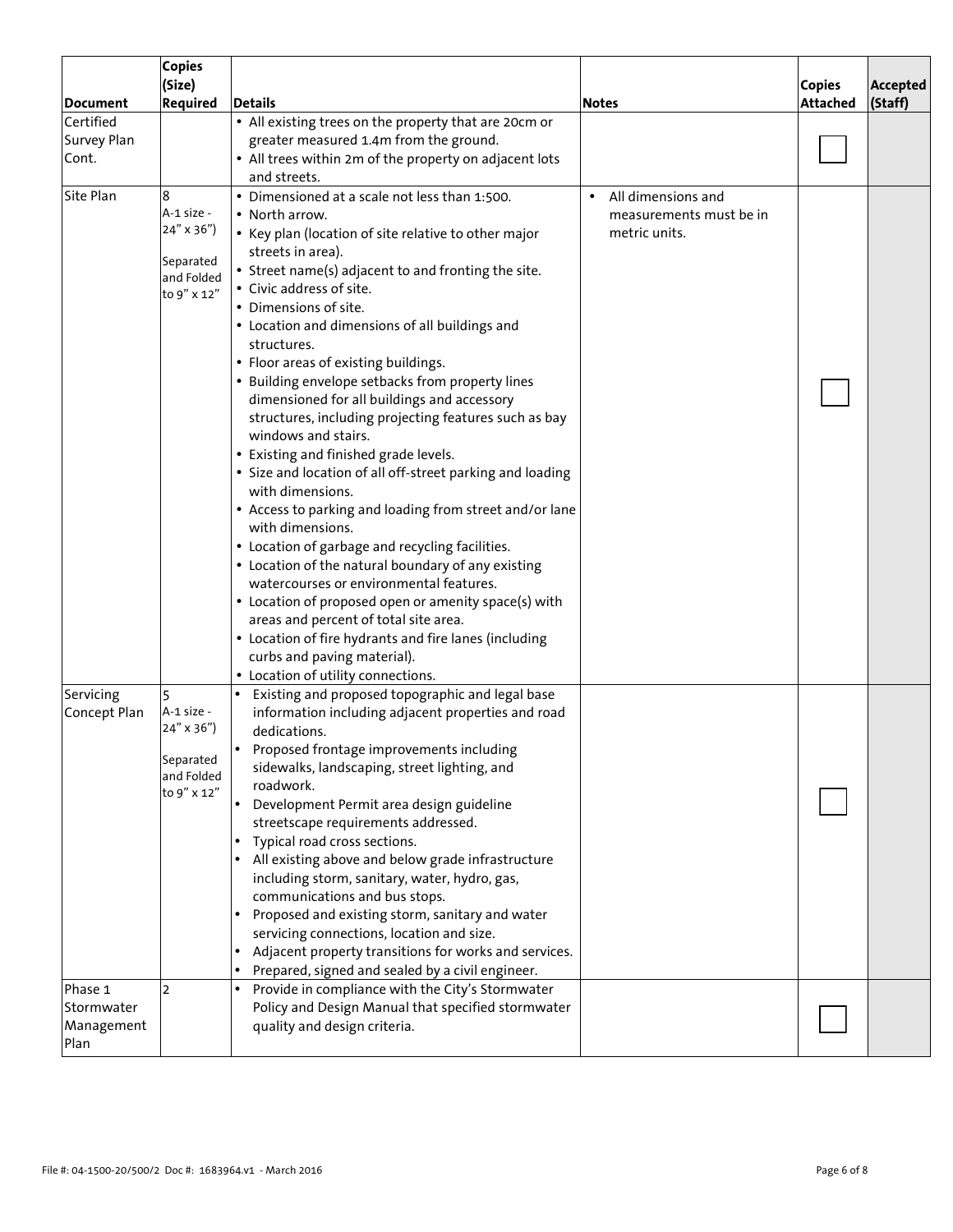### **Additional Drawings**

| <b>Document</b>   | <b>Copies</b><br>(Size)<br><b>Required</b>                                             | <b>Details</b>                                                                                                                                                                                                                                                                                                                                                                                                                                                                                                                                                                                              | <b>Notes</b>                                                                                                                                                                                                              | <b>Copies</b><br>Attached | Accepted<br>(Staff) |
|-------------------|----------------------------------------------------------------------------------------|-------------------------------------------------------------------------------------------------------------------------------------------------------------------------------------------------------------------------------------------------------------------------------------------------------------------------------------------------------------------------------------------------------------------------------------------------------------------------------------------------------------------------------------------------------------------------------------------------------------|---------------------------------------------------------------------------------------------------------------------------------------------------------------------------------------------------------------------------|---------------------------|---------------------|
| Overlay<br>Sheets | 1 set<br>Rolled                                                                        | • Gross floor area overlay sheets for each floor.<br>• Provided on translucent paper (i.e. velum) in the<br>same size, scale and layout as the floor plans.                                                                                                                                                                                                                                                                                                                                                                                                                                                 | Refer to the City's Zoning<br><b>Bylaw definition of "Gross</b><br>Floor Area" for exclusions.                                                                                                                            |                           |                     |
| Landscape<br>Plan | 3 Sets<br>(A-1 size -<br>$24'' \times 36'$<br>Bound<br>and<br>Folded to<br>$9''$ x 12" | • Plans must be coordinated with the civil engineer<br>as to planting requirements relating to any off-site<br>servicing works (streetscape) and on-site<br>stormwater management controls.<br>• Provide common and botanical names, and sizes<br>and quantity of all proposed plant material.<br>• Proposed plant material, pavers, paved surfaces,<br>other landscape elements, and existing trees must<br>be shown.<br>• Proposed retaining wall locations and plant<br>materials.<br>• Existing site contours, landscaping and material to<br>be removed, including size, common name and<br>placement. | A minimum 1.5 metre<br>landscaped setback is<br>required when an<br>underground parking<br>structure projects above<br>grade.<br>Identify landscape areas to be<br>$\bullet$<br>used for required common<br>amenity area. |                           |                     |

## **Urban Design/Graphic Materials to be separated and folded (NO pencil drawings)**

|                                           | <b>Copies</b>                                                                            |                                                                                                                                                                                                                                                                                                                                                                                 | <b>Copies</b>   | Accepted |
|-------------------------------------------|------------------------------------------------------------------------------------------|---------------------------------------------------------------------------------------------------------------------------------------------------------------------------------------------------------------------------------------------------------------------------------------------------------------------------------------------------------------------------------|-----------------|----------|
| Document                                  | Required                                                                                 | <b>Details</b><br><b>Notes</b>                                                                                                                                                                                                                                                                                                                                                  | <b>Attached</b> | (Staff)  |
| Coloured 3D<br><b>Elevations</b>          | 1 set<br>$(A-1 size -$<br>$24'' \times 36'$ ),<br>separated<br>and folded<br>to 9" x 12" | 3D coloured elevation drawing to depict all elevations<br>3D coloured elevations<br>of at least two views of the proposed development,<br>mounted on boards will not be<br>and include views from all street frontages.<br>accepted.                                                                                                                                            |                 |          |
| Context<br>Photographs                    | 1 set<br>(A-1 size -<br>$24'' \times 36'$ ),<br>separated<br>and folded<br>to 9" x 12"   | Photos showing the relationship of the proposed<br>Digital photos accepted, but<br>building(s) to surrounding development at front, rear<br>must be labelled to indicate<br>and sides of site area.<br>direction from site (i.e., north,<br>south, east and west).<br>Typical views of the property along the streetscape.<br>Photos mounted on boards will<br>not be accepted. |                 |          |
| Photographs<br>of Existing<br>Building(s) | 1 set<br>(A-1 size -<br>$24''$ x 36"),<br>separated<br>and folded<br>to 9" x 12"         | For additions to an existing building, colour<br>Digital photos accepted, but<br>photographs of four sides of the existing building.<br>must be labelled to indicate<br>elevation of building (i.e.,<br>north, south, east and west).<br>Photos mounted on boards will<br>not be accepted.                                                                                      |                 |          |

## **Electronic Drawings Required**

| <b>IDocument</b>                 | <b>Copies</b><br>(Size)<br>Required | <b>Details</b>                                                                                                                                                                                                                    | <b>Notes</b> | <b>Copies</b><br>Attached | Accepted<br>(Staff) |
|----------------------------------|-------------------------------------|-----------------------------------------------------------------------------------------------------------------------------------------------------------------------------------------------------------------------------------|--------------|---------------------------|---------------------|
| Electronic<br>(.pdf)<br>Drawings |                                     | A complete set of all drawings, as indicated above,<br>including landscape plan, provided on a memory<br>stick (USB port).<br>Please include only information related to the<br>application on the USB port.<br>No compact discs. |              |                           |                     |